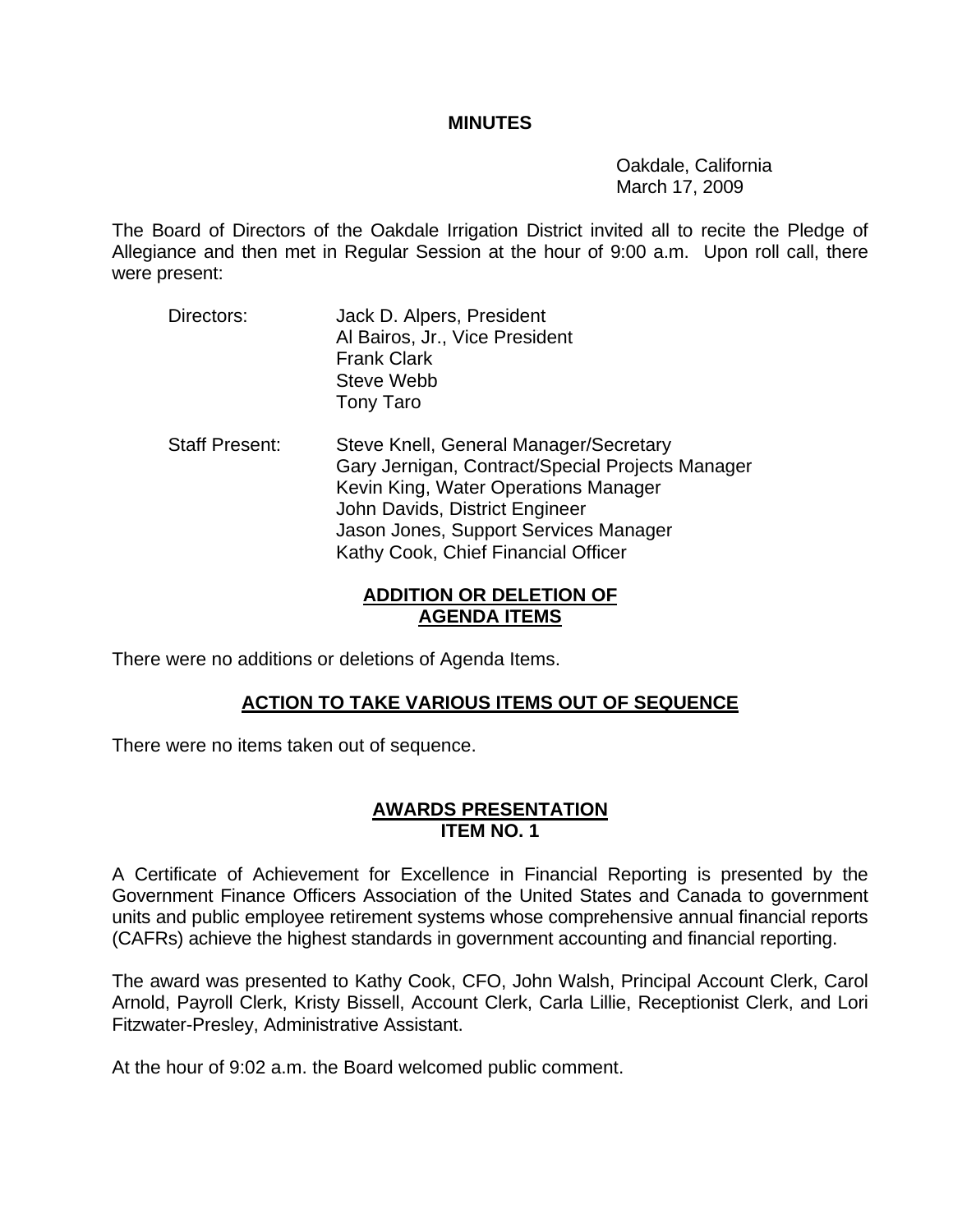#### **PUBLIC COMMENT ITEM NO. 2**

There being no Public Comment; Public Comment closed at 9:02 a.m. and the Board Meeting continued.

Director Bairos requested that Item Nos. 4 and 14 be pulled from the Consent Calendar; and Director Webb requested that Item No. 8 be pulled from the Consent Calendar.

# **CONSENT ITEMS ITEM NOS. 3, 5, 6, 7, 9, 10, 12, 13, 15, 16**

### **ITEM NO. 3 APPROVE THE BOARD OF DIRECTORS' MINUTES OF THE REGULAR MEETING OF MARCH 3, 2009 AND RESOLUTION NOS. 2009-13, 2009-14, AND 2009-15**

A motion was made by Director Webb, seconded by Director Clark, and unanimously supported to approve the Board of Directors' Minutes of the Regular Meeting of March 3, 2009 and Resolution Nos. 2009-13, 2009-14, and 2009-15.

## **ITEM NO. 5 APPROVE THE IMPROVEMENT DISTRICT STATEMENT OF OBLIGATIONS**

A motion was made by Director Webb, seconded by Director Clark, and unanimously supported to approve the Improvement District Statement of Obligations.

### **ITEM NO. 6 APPROVE THE TREASURER AND CHIEF FINANCIAL OFFICER'S REPORT FOR THE MONTH ENDING FEBRUARY 28, 2009**

A motion was made by Director Webb, seconded by Director Clark, and unanimously supported to approve the Treasurer and Chief Financial Officer's Report for the month ending February 28, 2009.

### **ITEM NO. 7 APPROVE ASSIGNMENT OF CAPITAL WORK ORDER NUMBERS**

A motion was made by Director Webb, seconded by Director Clark, and unanimously supported to approve the following Capital Work Order Numbers:

| <b>Facility</b> | <b>Project Description</b>                                       | <b>Estimated Cost</b> | Work Order No. |
|-----------------|------------------------------------------------------------------|-----------------------|----------------|
| Sweet Lateral   | Replace and upgrade 20" gates<br>with a Fresno 20-10C slide gate | \$7.300               | 0919           |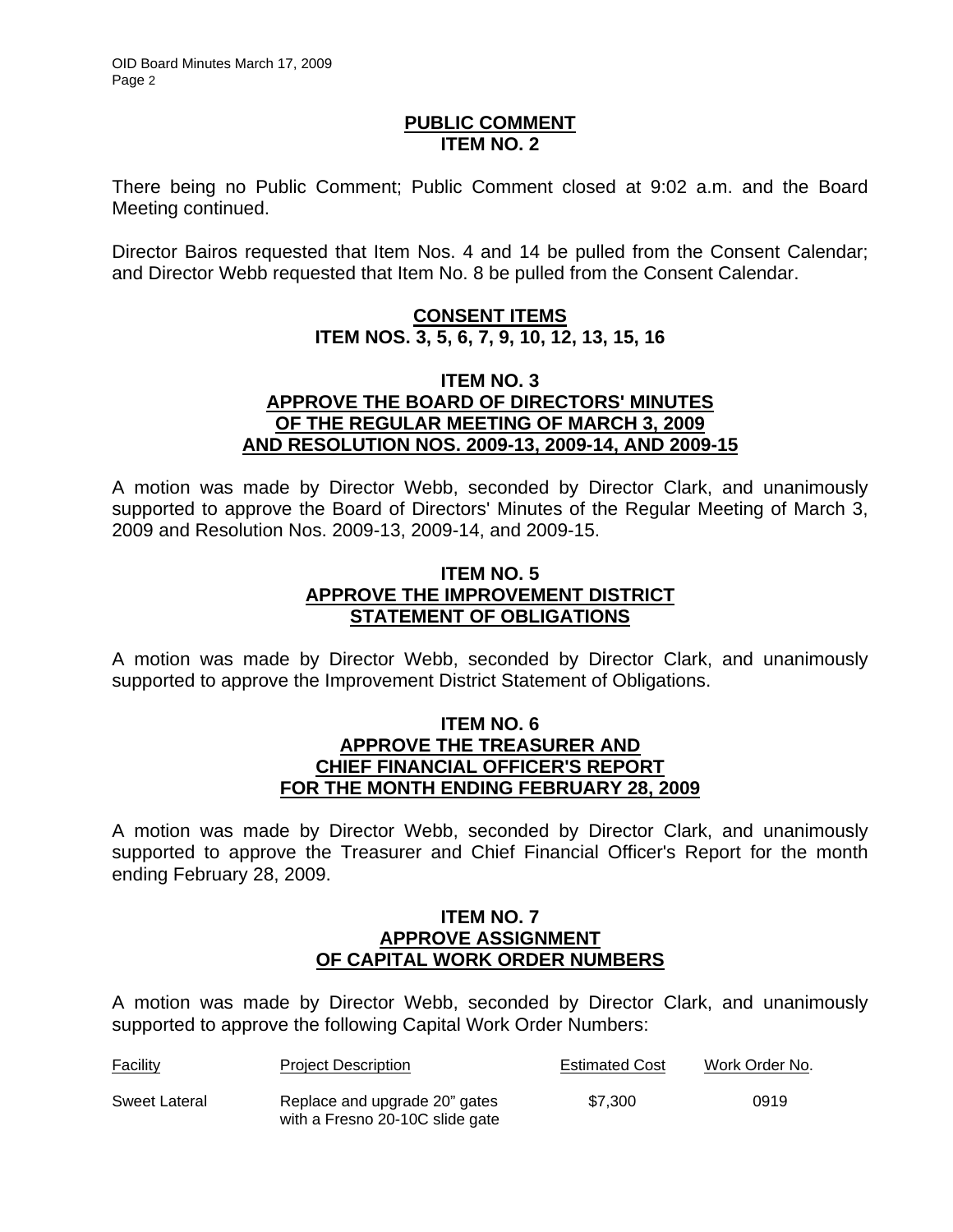| Mootz Lateral | Upgrade and rehabilitate 825' of                 | \$88,000 | 0920 |
|---------------|--------------------------------------------------|----------|------|
|               | canal bank and Install 825' of barbed wire fence |          |      |

### **ITEM NO. 9 APPROVE PROFESSIONAL SERVICES AGREEMENTS WITH VARIOUS CONSULTANTS/ENGINEERS (ASTONE AND KLEINFELDER WEST, INC.)**

A motion was made by Director Webb, seconded by Director Clark, and unanimously supported to approve the Professional Services Agreements with ASTONE and Kleinfelder West, Inc.

#### **ITEM NO. 10 APPROVE PURCHASE OF NEW RIDGED 1822 PIPE THREADER FROM FRESNO OXYGEN/BARNES WELDING SUPPLY**

A motion was made by Director Webb, seconded by Director Clark, and unanimously supported to approve the purchase of a new ridged 1822 pipe threader from Fresno Oxygen/Barnes Welding Supply.

### **ITEM NO. 11 APPROVE PURCHASE OF NEW SCOTCHMAN MODEL 5014-TM METAL WORKER FROM RAYCO INDUSTRIAL MACHINERY & WELDING EQUIPMENT**

A motion as made by Director Webb, seconded by Director Clark, and unanimously supported to approve the purchase of a new Scotchman model 5014-TM metal worker from Rayco Industrial Machinery & Welding Equipment.

### **ITEM NO. 12 APPROVE PURCHASE OF NEW 36 TON HYDRAULIC PRESS FROM RAYCO INDUSTRIAL MACHINERY & WELDING EQUIPMENT**

A motion was made by Director Webb, seconded by Director Clark, and unanimously supported to approve the purchase of a new 36 ton hydraulic press from Rayco Industrial Machinery & Welding Equipment.

## **ITEM NO. 13 APPROVE CHANGE ORDER NO. 02 TO CONSTRUCTION CONTRACT WITH SIERRA MOUNTAIN CONSTRUCTION, INC., FOR THE RIVERBANK/SOUTH LATERAL REHABILITATION PROJECT**

A motion was made by Director Webb, seconded by Director Clark, and unanimously supported to approve the Change Order No. 02 to the Construction Contract with Sierra Mountain Construction, Inc., for the Riverbank/South Lateral Rehabilitation Project.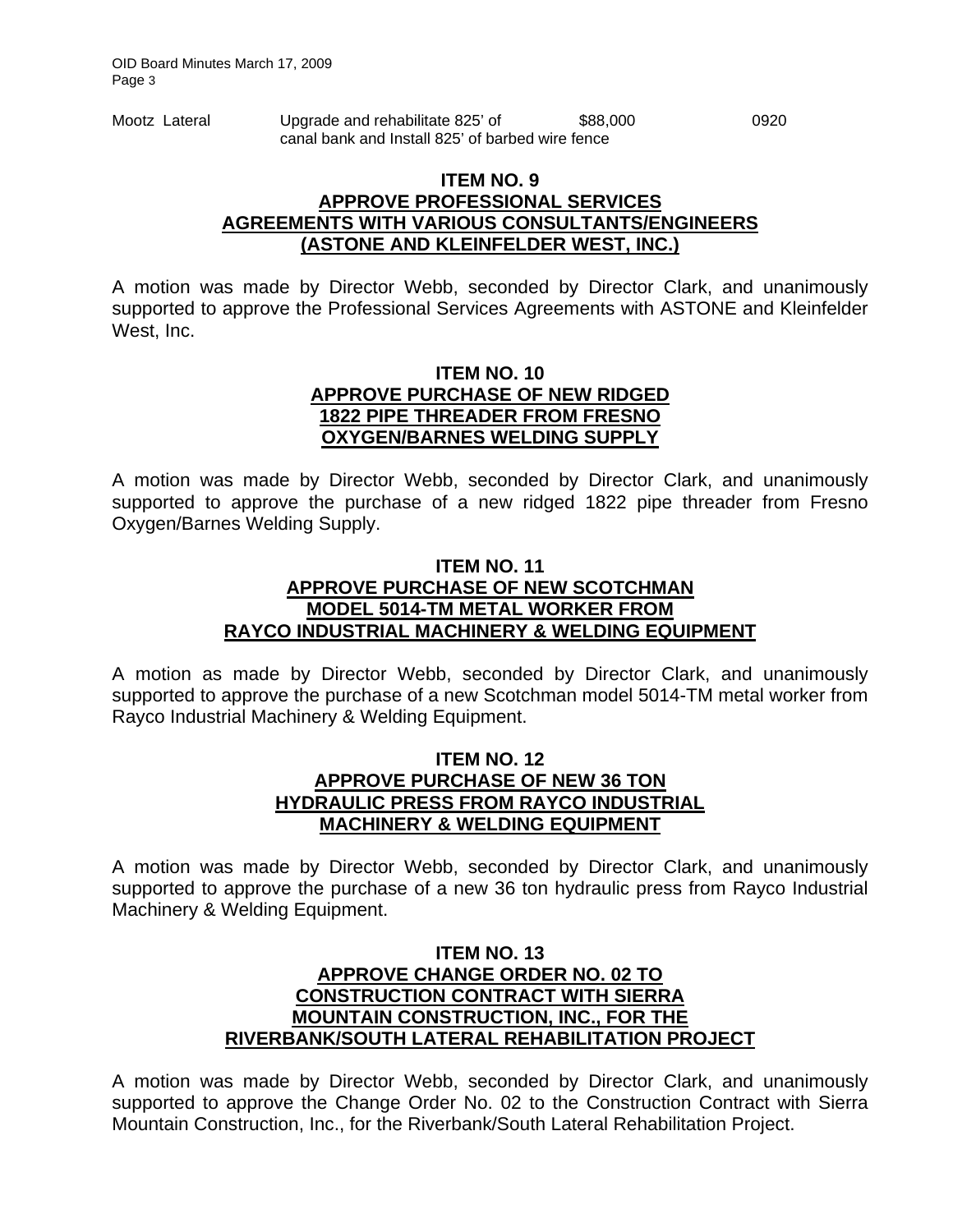### **ITEM NO. 15 APPROVE MODIFICATION TO PRESCRIPTION SAFETY EYEGLASS PROGRAM**

A motion was made by Director Webb, seconded by Director Clark, and unanimously supported to approve the modification to prescription safety eyeglass program.

### **ITEM NO. 16 APPROVE REJECTION OF CLAIMS FOR DAMAGES FILED BY IMPROVEMENT DISTRICT NO. 52 LANDOWNERS**

A motion was made by Director Webb, seconded by Director Clark, and unanimously supported to approve the rejection of claims for damages filed by Improvement District No. 52 landowners.

## **ACTION CALENDAR ITEMS NOS. 4, 8, 14, 17, 18, 18, 19, 20, 21, 22, 23**

## **ITEM NO. 4 APPROVE THE OAKDALE IRRIGATION DISTRICT STATEMENT OF OBLIGATIONS**

Director Bairos asked why the District is renting an excavator. Jason Jones, Support Services Manager stated that the District owns one mini excavator and the District's needs warrant four during the construction season. Director Bairos asked if we had placed the purchase of a mini excavator on the budget. Jason Jones stated that there was one on the budget this year which was denied, and they will place this item on the budget again next year. Director Clark requested that the hours of use be indicated on next year's budget for the excavator.

A motion was made by Director Bairos, seconded by Director Clark, and unanimously supported to approve the Oakdale Irrigation District Statement of Obligations.

### **ITEM NO. 8 APPROVE GENERAL SERVICES AGREEMENTS WITH VARIOUS VENDORS AND CONTRACTORS (APPLEGATE TEEPLES DRILLING CO., INC., RAMONT'S TOW SERVICES, EVERGREEN ENVIRONMENTAL SERVICES, AND AMERICAN CRANE RENTAL**

Director Webb asked if the towing services in Oakdale were being used. Gary Jernigan, Contracts & Special Projects Manager stated that we have three tow services that the District uses and believed that some of them were Oakdale business. Gary Jernigan stated that several tow services cannot meet our public agency insurance requirements.

A motion was made by Director Webb, seconded by Director Clark, and unanimously supported to approve the General Services Agreements with various vendors and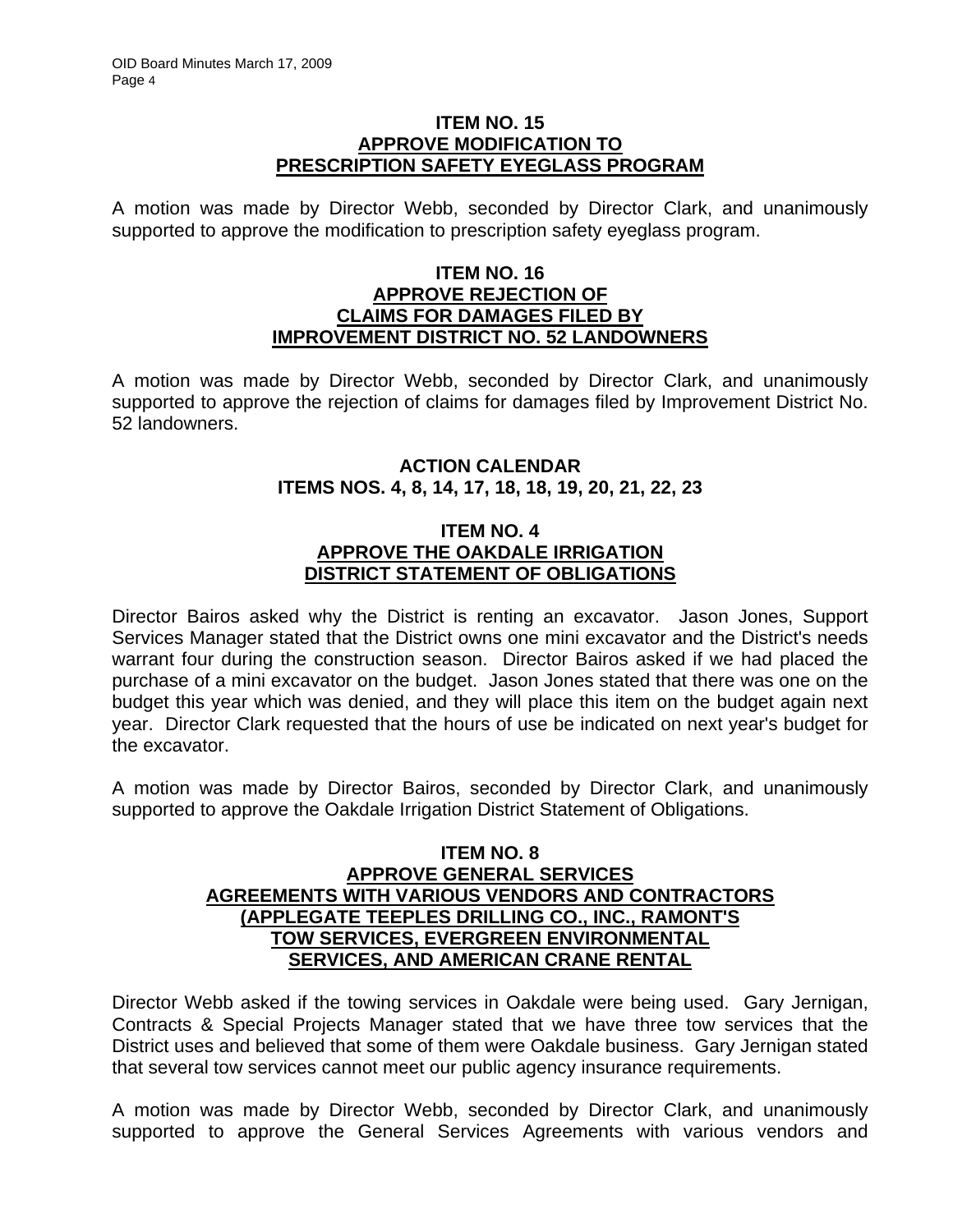contractors (Applegate Teeples Drilling Co., Inc., Ramont's Tow Services, Evergreen Environmental Services, and American Crane Rental).

### **ITEM NO. 14 APPROVE CHANGE ORDER NO. 01 TO CONSTRUCTION AGREEMENT 2008-CA-013 WITH TEICHERT CONSTRUCTION FOR FAIRBANKS/COMETA LATERAL REHABILITATION PROJECT**

Director Bairos asked why this change order for additional fencing is not going to the vendor that the District has a General Services Agreement (GSA) with. Gary Jernigan, Contract & Special Projects Manager, stated that this is part of a lump sum contract and that this additional fencing was not discovered until they started the fencing portion of the project. Gary Jernigan further stated that going with Teichert was cheaper than going with the GSA contractor.

A motion was made by Director Bairos, seconded by Director Webb, and unanimously supported to approve the Change Order No. 01 to Construction Agreement 2008-CA-013 with Teichert Construction for Fairbanks/Cometa lateral Rehabilitation Project.

## **ITEM NO. 17 REVIEW AND TAKE POSSIBLE ACTION ON ASSISTING THE CITY OF OAKDALE WITH PROGRAMS/PROJECTS THAT PROVIDE BENEFIT TO OAKDALE IRRIGATION DISTRICT**

The City of Oakdale met with the Board's Planning and Public Relations Committee regarding the OID's participation in City programs and projects that benefit both agencies. This greater partnership effort is driven by the recent economic crisis affecting California and the nation as a whole. Without a greater partnership role from OID, at least in the near term, it is likely that the programs being considered here will be cut or substantially reduced to the detriment of our community.

As reviewed by the Planning and Public Relations Committee, the programs being considered are compatible to OID interests as they relate to;

- $\triangleright$  Water Safety and Education;
- ¾ Public Safety Programs (related to confined space rescue, water rescue and hazardous material response and training.)

## Water Safety and Education

OID offers no formal advancement or promotion of water safety in its business operation. Despite having an extensive canal system of some 300 miles throughout our community, countless private ponds and three large recreational lakes for public use (not counting Woodward Reservoir, an SSJID facility in OID's service area or New Melones Reservoir) OID has no formal education program to advance water safety. As the largest water purveyor in the area, the Water Safety Partnership Program submitted by the City would be a very compatible and beneficial program to fill a void in OID's current educational outreach programs.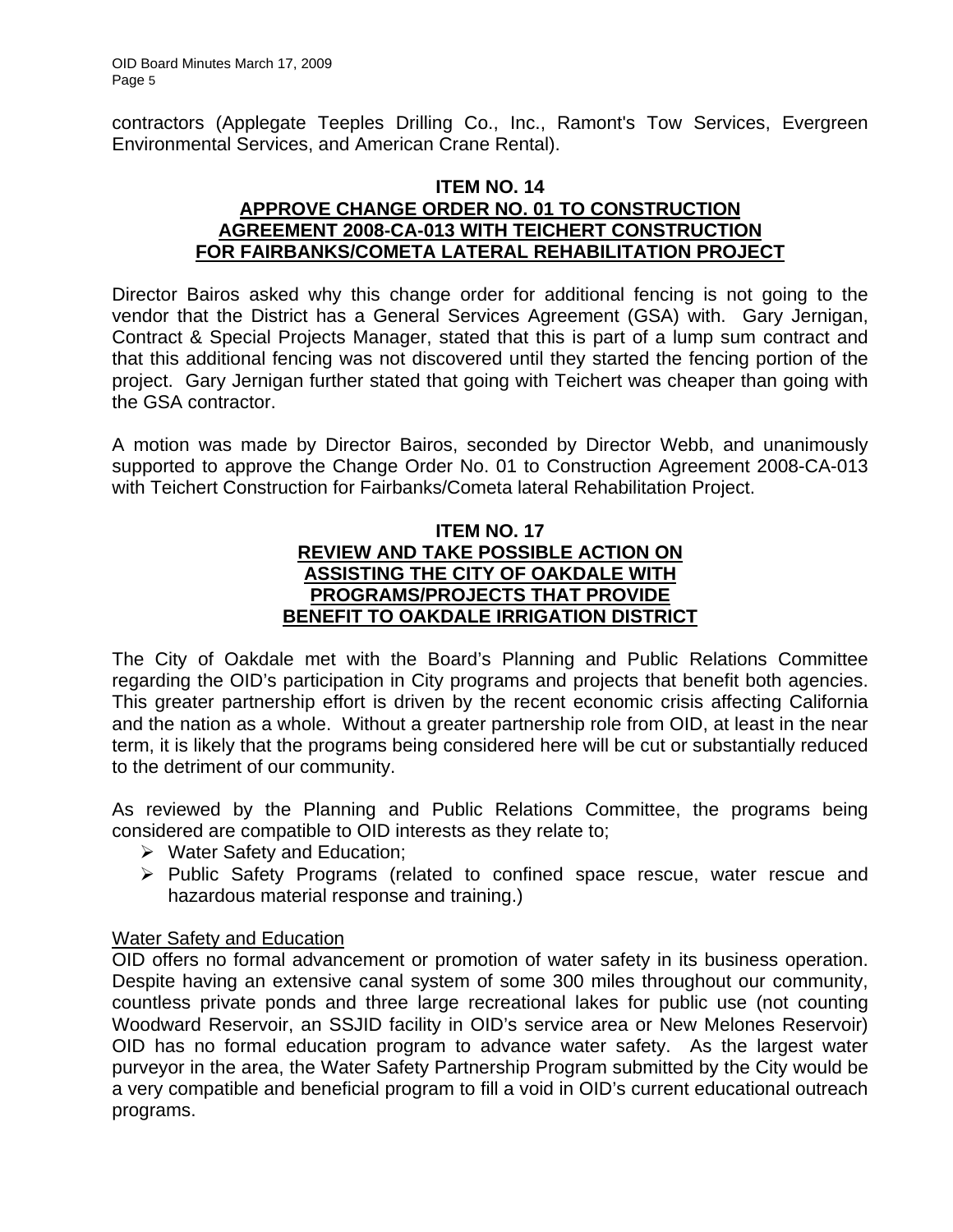#### Public Safety Programs

OID has historically funded and been an active partner in efforts to support public safety within our community. One reason is; OID has designated the City as their Confined Space Responder. These City services are essential to our own employee's safety. A second reason, the OID has a significant amount of hazardous materials on-site. Should a spill occur, response is critical and having well trained and competent responders reduce the risk of injury to OID employees and neighboring residents.

While it is unlikely these Public Safety Programs will not be cut, because they are required by law, they will be substantially underfunded if a partnership is not established. Underfunded programs generally means slower response times during periods of greatest need. A slower response time means greater risk of injury and death to both our community's citizens and OID employees.

Steve Hallum, City Manager, Mayor Farrell Jackson, Mike Botto, Fire Chief, City of Oakdale Fire Department, and Cheryl Bolin, Director of Parks & Recreation, were all present at the meeting and discussed their partnership requests.

Rob Hoyer, Fire Chief with the Oakdale Rural Fire District will present their partnership requests at the April 21, 2009 Board Meeting.

There were also several members of the public present who discussed the sponsorship request. Those members were: Ken Krause, Mary Ann Bunker, and Brian Kemper.

A motion was made by Director Clark and seconded by Director Alpers to assist the City of Oakdale with Programs/Projects in the total amount of \$124,419.00, to be determined on an annual basis and was voted as follows:

| Ayes:    | Directors Webb, Clark, Alpers |
|----------|-------------------------------|
| Noes:    | <b>Director Bairos</b>        |
| No Vote: | Director Taro                 |

### **ITEM NO. 18 REVIEW AND TAKE POSSIBLE ACTION TO APPROVAL RENEWAL OF 2009/2010 HEALTH INSURANCE COVERAGE**

The District's health insurance coverage is scheduled to renew May 1, 2009. As a reminder of the changes beginning this year; employees will be offered a no premiums plan (Core Plan) and two other plans that, if they so choose, can *buy-up* to. Buying-up would entail paying contributions towards their monthly premium. Under the terms of the contract, the base rate for health insurance, vision, and dental was set at that which the district expended in 2008.

The Finance Committee met with staff and TSM Insurance Broker representatives twice to review the District's Health Insurance renewal quotes and plan options. Out of the six California insurance companies three provided quotes, Aetna, Blue Shield, and Kaiser. Out of these three companies, Aetna provided the most economical quotes. TSM provided and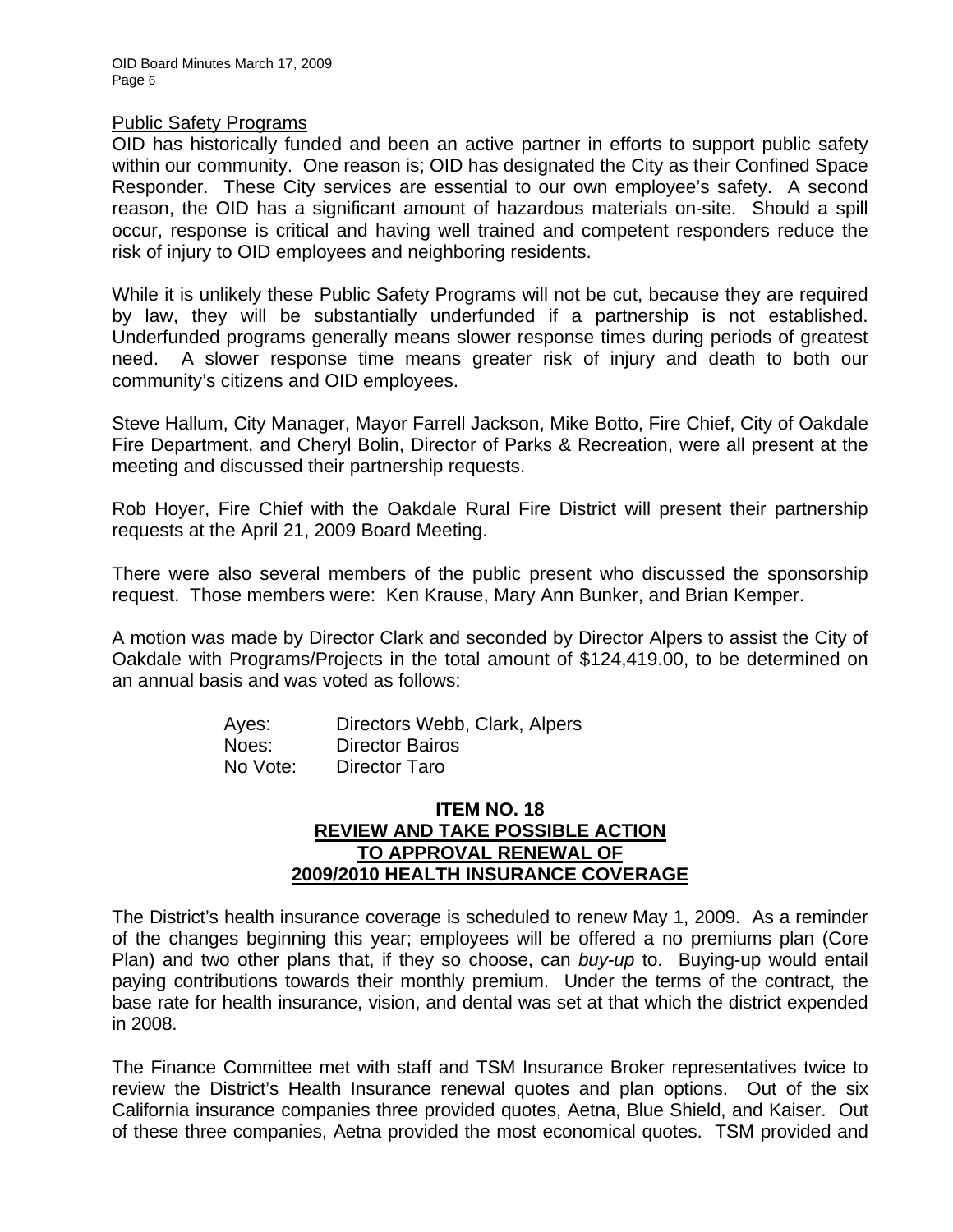recommended to the Finance Committee and Staff three plans offered by Aetna:

- $\triangleright$  HSA 1500 (PPO plan) no employee premium contribution required (Core Plan)
- $\triangleright$  PPO 500/80/60 plan employee premium contribution required
- $\triangleright$  HMO 10 plan employee premium contribution required

Under the buy-up provisions, the following formulas will apply to those not selecting the Core Plan;

 $\triangleright$  Employee only: Employee to pay the first \$25 over the monthly premium level. If the monthly premium increase exceeds the first \$25; than the District to share 50% of the monthly premium increases over \$25.  $\triangleright$  Employee + 1: Employee to pay the first \$50 over the monthly premium level. If the monthly premium increase exceeds the first \$50; than the District to share 50% of the monthly premium increases over \$50.  $\triangleright$  Employee + 2 Employee to pay the first \$75 over the monthly premium level. or more: If the monthly premium increase exceeds the first \$75; then the District to share 50% of the monthly premium increases over \$75.

The attached summary gives a brief description of each of these plan's benefits. In addition, attached are copies of detailed plan design and benefit summaries. District employees will have the option to choose a health insurance plan that best fits their family's health needs.

The Finance Committee and Staff's recommendation is as follows:

1. To increase the 2008 premium levels by 3% in order to provide the HSA 1500 plan at no cost to the employee.

|                        | 2008 premium | 2009 recommended |
|------------------------|--------------|------------------|
|                        | levels       | premium levels   |
| Employee only          | \$340.26     | \$351.77         |
| $Employee + 1$         | 717.95       | 742.24           |
| $Employee + 2$ or more | 1,027.58     | 1,062.35         |

- 2. To renew with Aetna Insurance Company.
- 3. To provide employees the ability to opt-out of the District group health insurance (upon proof of other health insurance coverage) with compensation at the "employee only" premium level.
- 4. The District to absorb the increases in dental and vision insurance premiums expected January 2010 until renewal of health insurance in May 2010. At which time those costs would be added to the employees benefit costs, if any.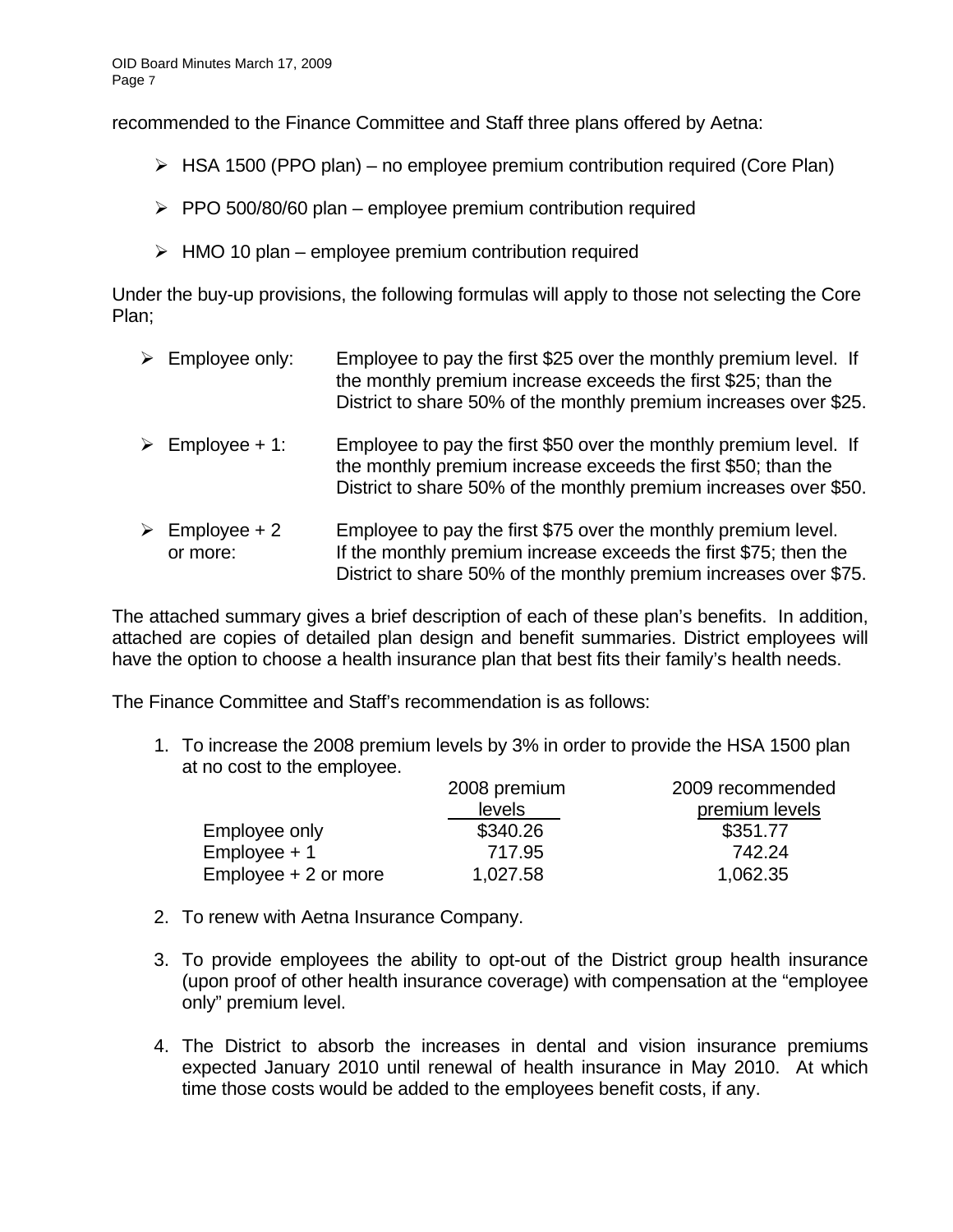Patrick Thistle, Business Representative with the Operating Engineering Local Union No. 3 was present and asked that the Board of Directors wait two weeks before taking action on the renewal of the 2009/2010 health insurance coverage.

General Manager Steve Knell stated that time is of the essence because the insurance renewal has to be completed by May 1, 2009.

A motion was made by Director Clark, seconded by Director Alpers, and unanimously supported to:

1. To increase the 2008 premium levels by 3% in order to provide the HSA 1500 plan at no cost to the employee.

|                        | 2008 premium | 2009 recommended |
|------------------------|--------------|------------------|
|                        | levels       | premium levels   |
| Employee only          | \$340.26     | \$351.77         |
| $Employee + 1$         | 717.95       | 742.24           |
| $Employee + 2$ or more | 1,027.58     | 1,062.35         |

- 2. To renew with Aetna Insurance Company.
- 3. To provide employees the ability to opt-out of the District group health insurance (upon proof of other health insurance coverage) with compensation at the "employee only" premium level.
- 4. The District to absorb the increases in dental and vision insurance premiums expected January 2010 until renewal of health insurance in May 2010. At which time those costs would be added to the employees benefit costs, if any.

### **ITEM NO. 19 REVIEW AND TAKE POSSIBLE ACTION THE START OF THE 2009 WATER SEASON**

The start of the irrigation season is predicated on three criteria:

- 1. Water Availability
	- a. The results from the March  $1<sup>st</sup>$  snow survey are available; however the subsequent Bureau forecast is not available yet. Staff believes that based on the snow survey and projected run off that the drought concerns have relaxed slightly. However, the District will likely have a reduced supply and need to implement some water conservation efforts similar to those implemented in 2008.
- 2. Soil Moisture/Crop Demand
	- a. The late February precipitation was significant enough to bring soil moisture content within the District to field capacity. However, temperatures and evapotranspiration have increased in the last week and precipitation has stalled. Typically the District begins the irrigation season any time after March 1 when forecasts indicate a dry pattern and soil moisture content drops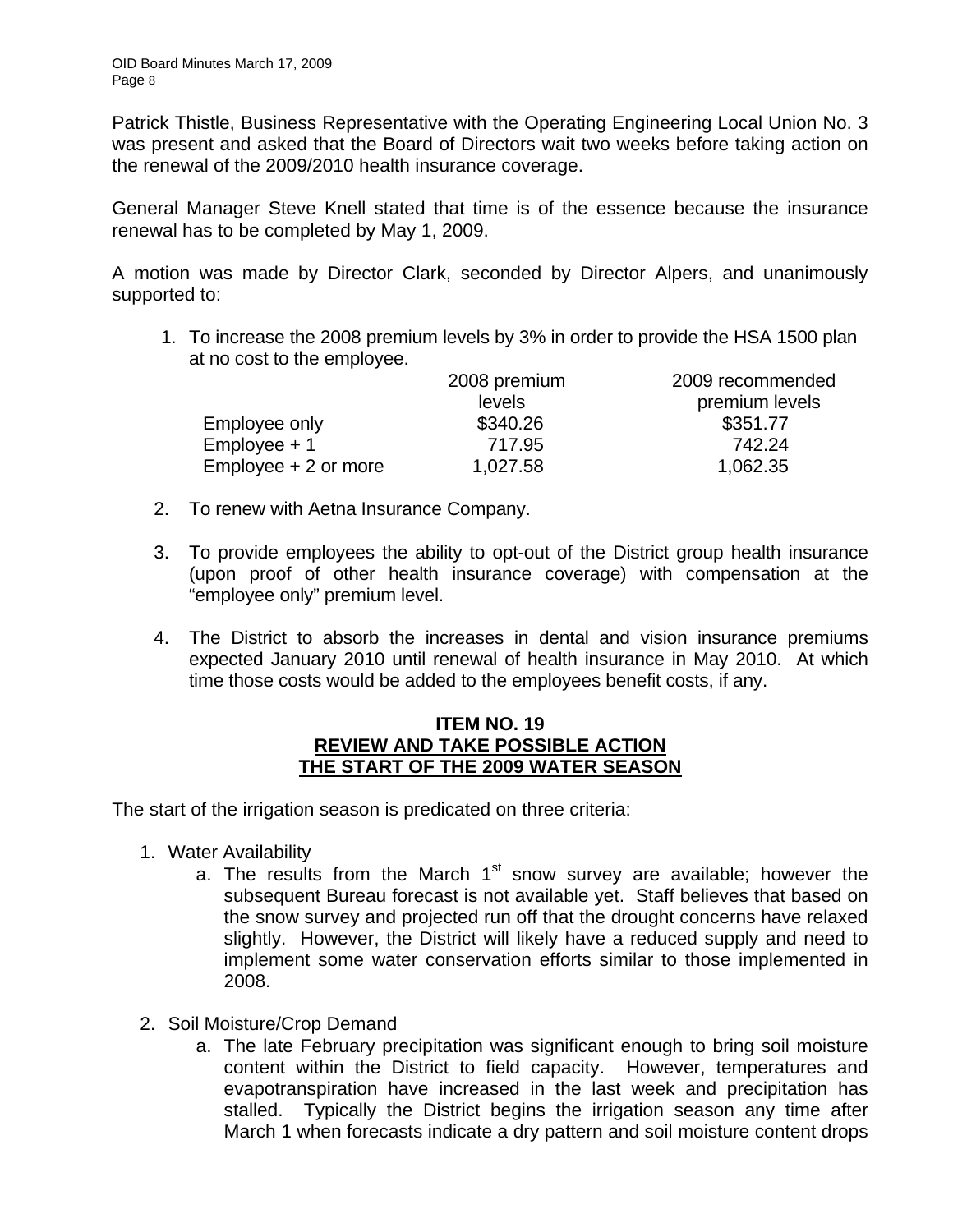below one inch per foot of soil. Staff has been monitoring soil moisture and we anticipate reaching the threshold around March 24, 2009. With no precipitation forecasted within the next two weeks, Staff believes that the irrigation season would need to start before the first Board meeting in April.

- 3. System Readiness.
	- a. Tri-Dam has lifted the diversion restriction previously in place due to activities surrounding the Tulloch Project.
	- b. Capital Improvement Projects are 95% complete and will be capable of delivering water by March 20, 2009.

Based on the information presented above Staff recommends that the Board allow Management to determine the start of the 2009 irrigation season dependent upon rainfall between now and March 23, 2009. Water deliveries will not be made available prior to March 24, 2009 in any circumstance. However, Management may stall the start of water deliveries if moderate to significant precipitation occurs in the mean time.

A motion was made by Director Bairos, seconded by Director Alpers, and unanimously supported to allow Management to determine the start of the 2009 irrigation season dependent upon rainfall between now and March 23, 2009.

# **ITEM NO. 20 REVIEW AND TAKE POSSIBLE ACTION TO ADOPT A RESOLUTION FOR FUNDS TRANSFER AUTHORIZATION WITH UNION BANK OF CALIFORNIA**

The attached Resolution for Funds Transfer Authorization is being submitted for Board approval. The approval of said resolution authorizes the District's Chief Financial Officer and General Manager to facilitate transfers of funds from bond proceeds for costs associated with the District's Water Facility's Projects.

The District's bond proceeds are invested, by Union Bank, in Fidelity Institutional Money Market Funds – Government Portfolio and LAIF – Union Bank.

A motion was made by Director Bairos, seconded by Director Webb, and unanimously supported to adopt a Resolution for Funds Transfer Authorization with Union Bank of California.

### **ITEM NO. 21 REVIEW AND TAKE POSSIBLE ACTION ON BOARD ATTENDANCE AT ACWA SPRING CONFERENCE**

The ACWA Conference is scheduled for May 19-22, 2009 in Sacramento.

A motion was made by Director Webb, seconded by Director Clark, and unanimously supported to approve Board and staff attendance at ACWA Spring Conference in Sacramento, CA for May 19-22, 2009.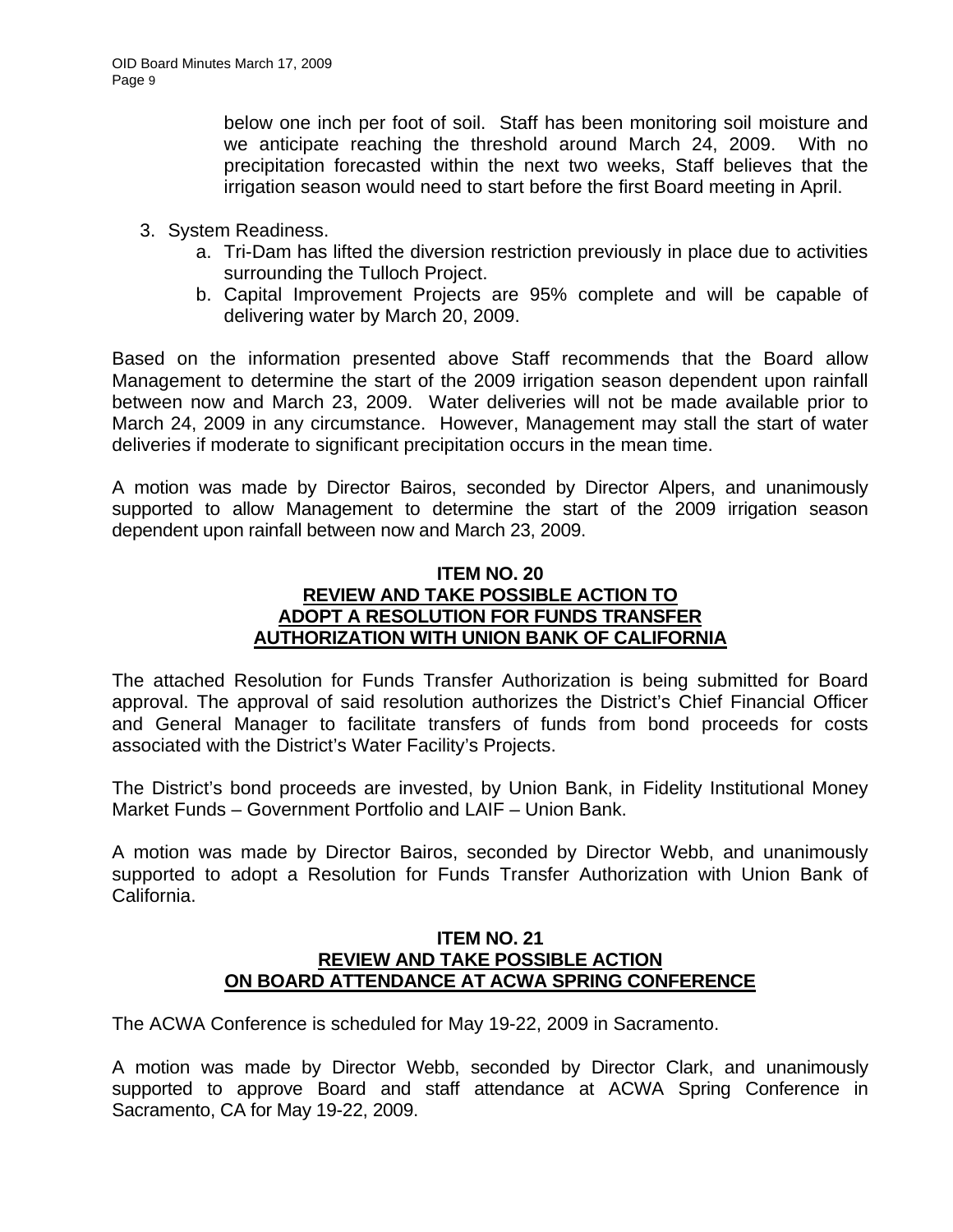## **ITEM N0. 22 REVIEW AND TAKE POSSIBLE ACTION ON ACWA – NATIONAL GEOGRAPHIC PARTNERSHIP TO LAUNCH CONSUMER MAGAZINE "WATER FOR TOMORROW – CALIFORNIA'S WATER, OUR RESPONSIBILITY" ORDER COMMITMENT**

ACWA sent a letter to its members requesting a commitment for their participation with ACWA and National Geographic to launch a consumer magazine entitled "*Water for Tomorrow – California's Water, Our Responsibility*." The attached material outlines the commitment required.

This agenda item was provided to the Board for discussion and direction to staff.

A motion was made by Director Bairos, seconded by Director Webb, and unanimously supported not to participate with the ACWA and National Geographic consumer magazine.

## **ITEM NO. 23 REVIEW AND TAKE POSSIBLE ACTION ON AVAILABILITY OF ADDITIONAL WATER FOR OUT-OF-DISTRICT LANDS**

The District has received two requests for Land Reclassifications wherein the landowners wish to bring land within the District back on to the District's water assessment role. In both cases the landowners desire to pay for water for properties within the District's service area yet take delivery of that water onto lands outside of the District boundaries. The landowners propose that they would reclassify like acreage within the District for like acreage outside of the District.

The Water Code does not support such exchanges and OID has no policy to address requests not supported by law. However District Staff is crafting policy to address agricultural development along the fringe of the District's boundaries. The District fully recognizes that fringe parcels are developing and utilizing piped irrigation systems which take District water to properties outside of the District and efforts need to be made to discourage this practice. If the District does not limit this theft of water, water supply reliability to the rightful recipients is jeopardized.

For the 2009 irrigation season, Staff can support making water available for these two landowners by way of an Out of District Service Agreement. The details of each potential agreement are listed below:

- 1. John Brichetto APN 006-091-002, APN 006-091-003, and APN 006-091-004.
	- a. The total acreage to be irrigated outside of the District boundaries is 37.8 acres.
	- b. Parcel would be assessed the per acre out of District rate for the 2009 irrigation season.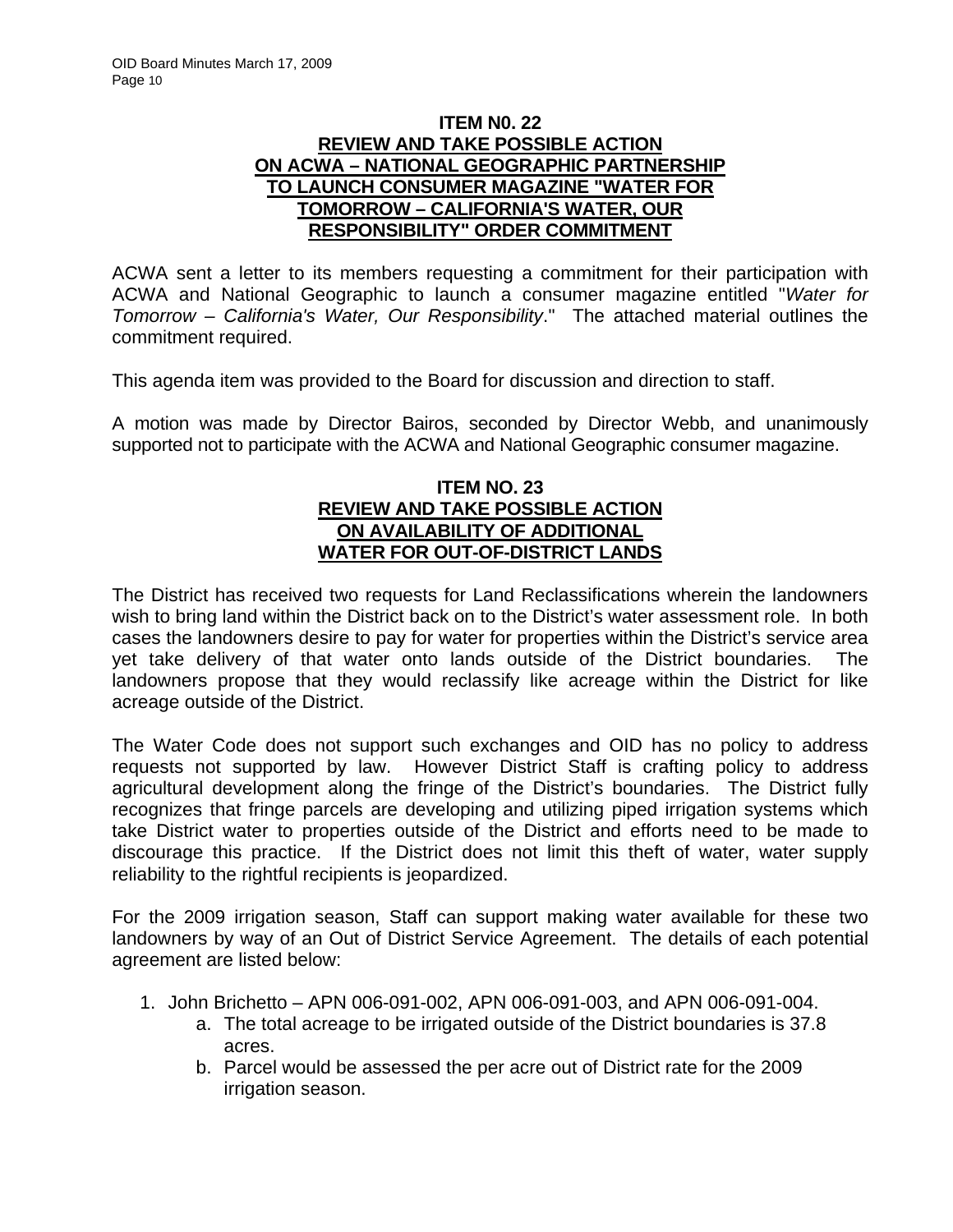- 2. Steve Kistler APN 002-001-054.
	- a. The total acreage to be irrigated outside of District boundaries is 48.76 acres.
	- b. Parcel would be assessed the per acre out of District rate for the 2009 irrigation season.

Staff can be supportive of making these agreements available only for the 2009 irrigation season. Doing so will allow time for the District Staff to develop a comprehensive policy to address fringe agricultural development. Certainly, the District has no obligation to serve properties outside of the District Service Area and the landowners developing these agricultural endeavors have done so with the risk of not having a water supply to service them.

General Manager Steve Knell stated that Joe DaSilva should be added to this Board Agenda Report. The total acreage to be irrigated outside of District boundaries is 17.78 acres (APN: 270-350-009)

A motion was made by Director Webb, seconded by Director Alpers, and unanimously supported to make water available to John Brichetto, Steve Kistler, and Joe DaSilva for one year upon execution of an Out-of-District Agreement.

### **DISCUSSION ITEM NO. 24, 25**

## **ITEM NO. 24 PRESENTATION BY ANDY SELLS, CFO, ACWA/JPIA**

Andy Sells, CFO of ACWA/JPIA will give a PowerPoint presentation on the various programs offered by ACWA/JPIA.

Andy Sells was present and gave a PowerPoint presentation.

### **ITEM NO. 25 DISCUSSION ON BUSINESS MATTERS AS THEY APPEAR ON THE TRI-DAM BOARD AGENDA FOR THURSDAY, MARCH 19, 2009**

This item is placed here for the Board to discuss Tri-Dam agenda items.

Director Clark stated that a Construction Manager was hired for the installation of the new generator who put in a bid for \$96,000 for the project and he is now 90% finished. He has submitted a change order for \$100,000. Director Clark has asked General Manger Steve Felte of Tri-Dam to bring the other bids on the project to the Tri-Dam Meeting. This item needs to be discussed on Thursday.

Director Webb asked if everyone knew that the OID Board of Directors needed to leave the Tri-Dam Meeting by 11:00 on Thursday to attend the Chamber of Commerce Ag Luncheon.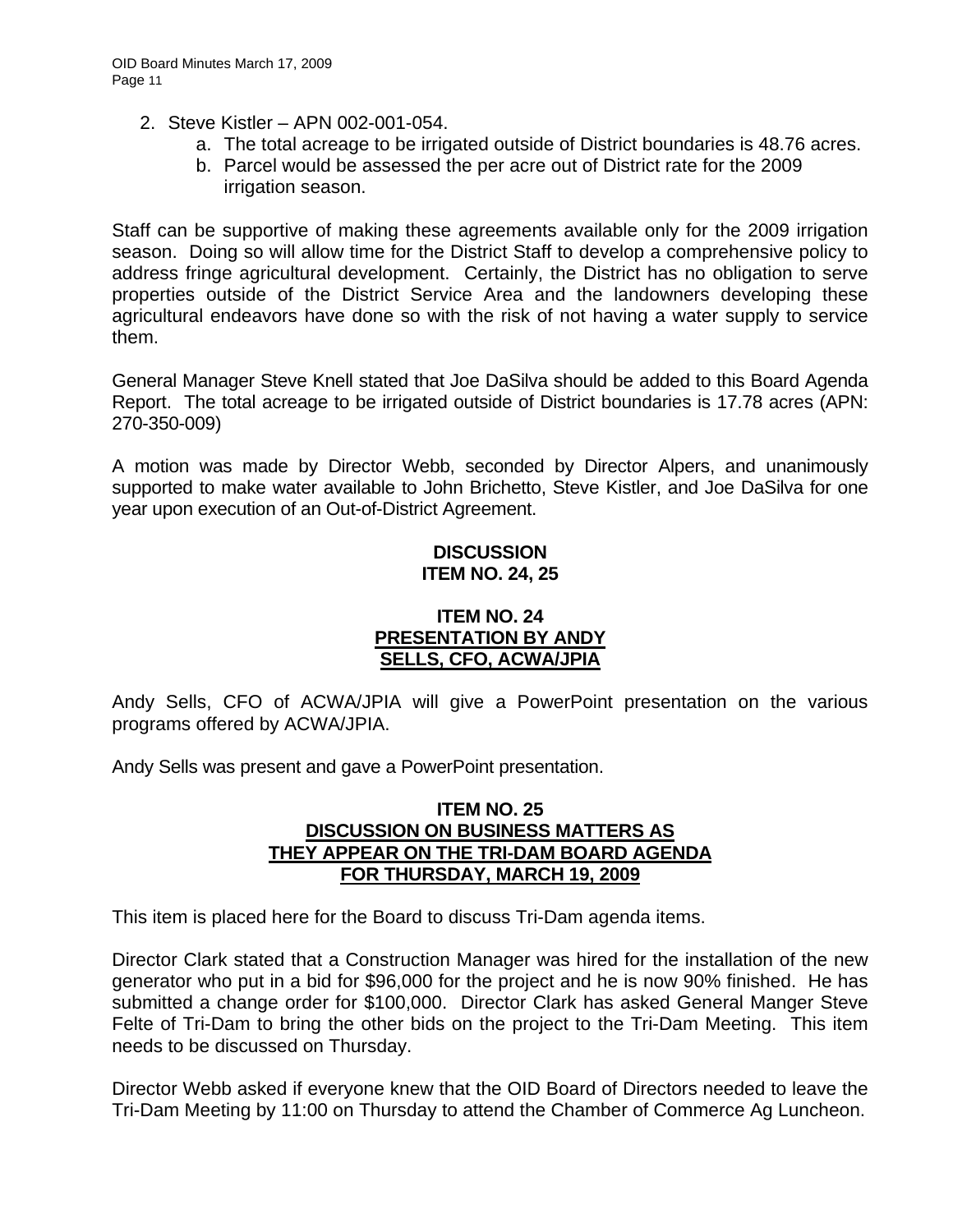# **ITEM NO. 26 COMMUNICATIONS**

# A. **GENERAL MANAGERS REPORT**

# **Safety Activities**

- 1. 78 days without a lost time injury accident.
- 2. Fire extinguisher training held on March 6th

# **Administration Activities**

- 1. The Gregg Case has been settled through ACWA.
- 2. Mitch Gagos ditch (West Oakdale No.1 Pipeline) has been filled in.
- 3. Mr. Goad has met all terms of our settlement agreement.
- 4. Working with Labor Counsel Jenness on PR&R changes.
- 5. Attended the SJ Farm Bureau Regional meeting March  $5<sup>th</sup>$ .
- 6. Health Insurance meetings with TSM and employee bargaining groups
- 7. Auto Shop Chief interviews of candidates. Seven interviews.
- 8. Johnny Carrizales retirement held March  $13<sup>th</sup>$ .
- 9. The Chamber of Commerce Ag Luncheon to be held Thursday, March  $19<sup>th</sup>$ .
- 10. Providing Ag/Water overview talk to Chamber's Leadership Program
- 11. Crossed the "critically dry" index to the "dry" index. Still looking like a VAMP relaxation year. OID to sell all water to Bureau as Difference Water.
- 12. SJRG has fish for acoustic tagging this year.
- 13. Will be looking at a bubble curtain at the HORB instead of an operational gate barrier.
- 14. Stripped Bass legislation introduced to remove fishing restrictions on this non-native, salmon and smelt predator fish.
- 15. Letters sent by DWR to all water right entitlement holders in California reminding them of their responsibilities especially during this drought period and how water and in what priority of rights water can be taken is needed.

# **Contract and Special Project Activities**

- 1. Cape Horn Tunnel The California Tiger Salamander (CTS) Monitoring Program has been completed with the final report submitted to the USFWS. There were no CTS found or observed during the construction phase of the rehab project and no violations of the ESA. The contract with Bumgardner Biological Services is closed now with the final invoice submitted. The final contract price is \$6,400 with a savings of \$75,200.
- 2. Little John Creek Dam Project Final work to be completed by Sierra Controls for the SCADA system and PG&E for the power installation. PG&E had originally scheduled the work for February 23<sup>rd</sup> however, their construction department indicates the site is too wet. Once the power has been installed, Sierra Controls will finish the SCADA installation.
- 3. Riverbank/South Main Sierra Mountain completed all of the contract work and Punch List on February 23<sup>rd</sup>, 2009. Contract Close-out is in progress now.
- 4. Fairbanks/Cometa Control Structure Rehabilitation Teichert Construction completed the Punch List items on Friday, February  $27<sup>th</sup>$ , 2009. Contract Close-out is in progress now.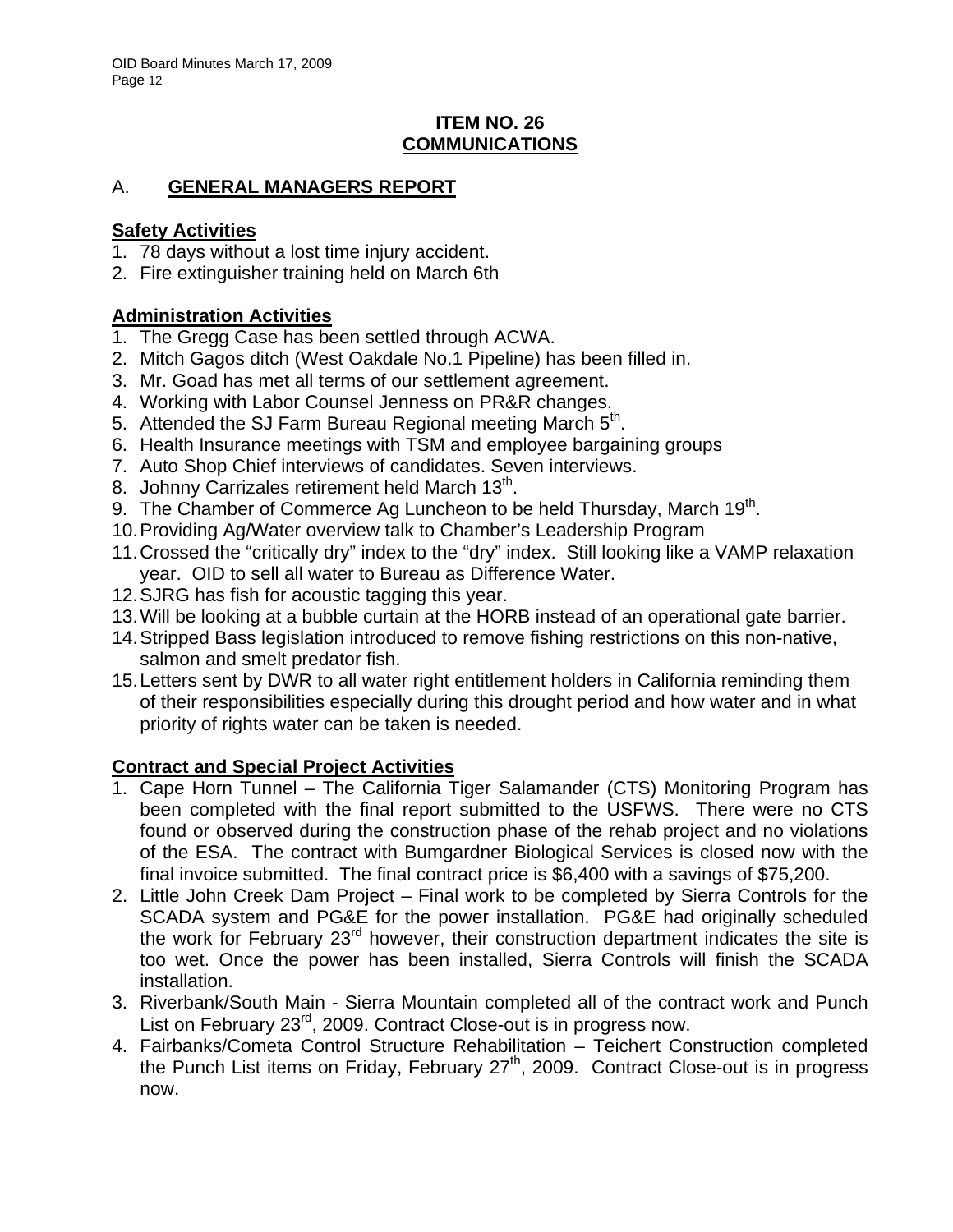- 5. Fairbanks/SSJID Main Preston Pipeline completed all of the work necessary for the Water Season. Some Hand Rail modifications are required and will be completed on March 17<sup>th</sup>, 2009. Also, some final grading cannot be completed until the site dries out.
- 6. South Main Canal and Tunnel Projects (CEQA) The CH2M HILL CEQA team conducted the initial site investigation on February 12, 2009 followed up with a Biological Site Investigation on February 19, 2009. The initial Cultural Investigation was conducted on March 3, 2009. The investigations focused on the Upstream Portion of the project which consists of Canal between Goodwin Dam and 2-Mile and the South Main between Tunnel 7 and Wilms Siphon. The initial report is being drafted now.
- 7. South Main Canal and Tunnel Projects (Engineering) Condor conducted a detail evaluation of the South Main from Goodwin Dam to 2-Mile Bar to assess the extent of the engineering required to complete the design. Provost & Pritchard conducted a site investigation of the two (2) flumes located on the South Main between Tunnel #8 and the Wilms Siphon.
- 8. Lessons Learned meetings in progress with Provost & Pritchard and Giuliani & Kull on the engineering and construction management of the recent projects.
- 9. Contract Administration activities on issued contracts to be renewed and/or issued, Work Releases and Change Orders for all contracts.
- 10. Project coordination with Engineering Consultants.
- 11. Program Execution Plan for Next Three Years of Projects
- 12. Construction Management and Contracts Administration manuals being developed.

# **Construction & Maintenance Activities**

- 1. Review of Job Set Up Forms
- 2. Review of Request For Work Approvals
- 3. On-going review for potential dirt sites
- 4. Various Landowner meetings
- 5. Assisting Engineering Department on upcoming Capital Projects.
- 6. Conducted interviews for the Auto Shop Supervisor.
- 7. Brady Pipeline Replacement- New control structure has been constructed, all PVC pipe been installed including connection points. Installation of C-10 gates, handrail, ladder, and expanded metal cover are scheduled for Monday, March 16<sup>th</sup>. Anticipated completion date of March 17<sup>th</sup>.
- 8. Lesinini Head gate Replacement- Removal of the existing gate is complete. Placement of the new concrete wall attaching to the existing structure has been completed. Installation of the new gate is scheduled for Monday, March 16<sup>th</sup>. Anticipated completion of construction below high water mark of Rodden Lake is Tuesday, March 17<sup>th</sup>.
- 9. Preliminary numbers indicate that all Capital in-house construction projects for the 2008/2009 Construction Season are under budget. Final numbers should be available for a Board Meeting in May.

# **Engineering Activities**

- 1. Ongoing Suspense Forms.
- 2. Board Agenda Report preparation.
- 3. Ongoing Encroachment Agreement preparation.
- 4. Working with various Irrigation Design Companies on new turnout designs and construction inspection for this winters installations.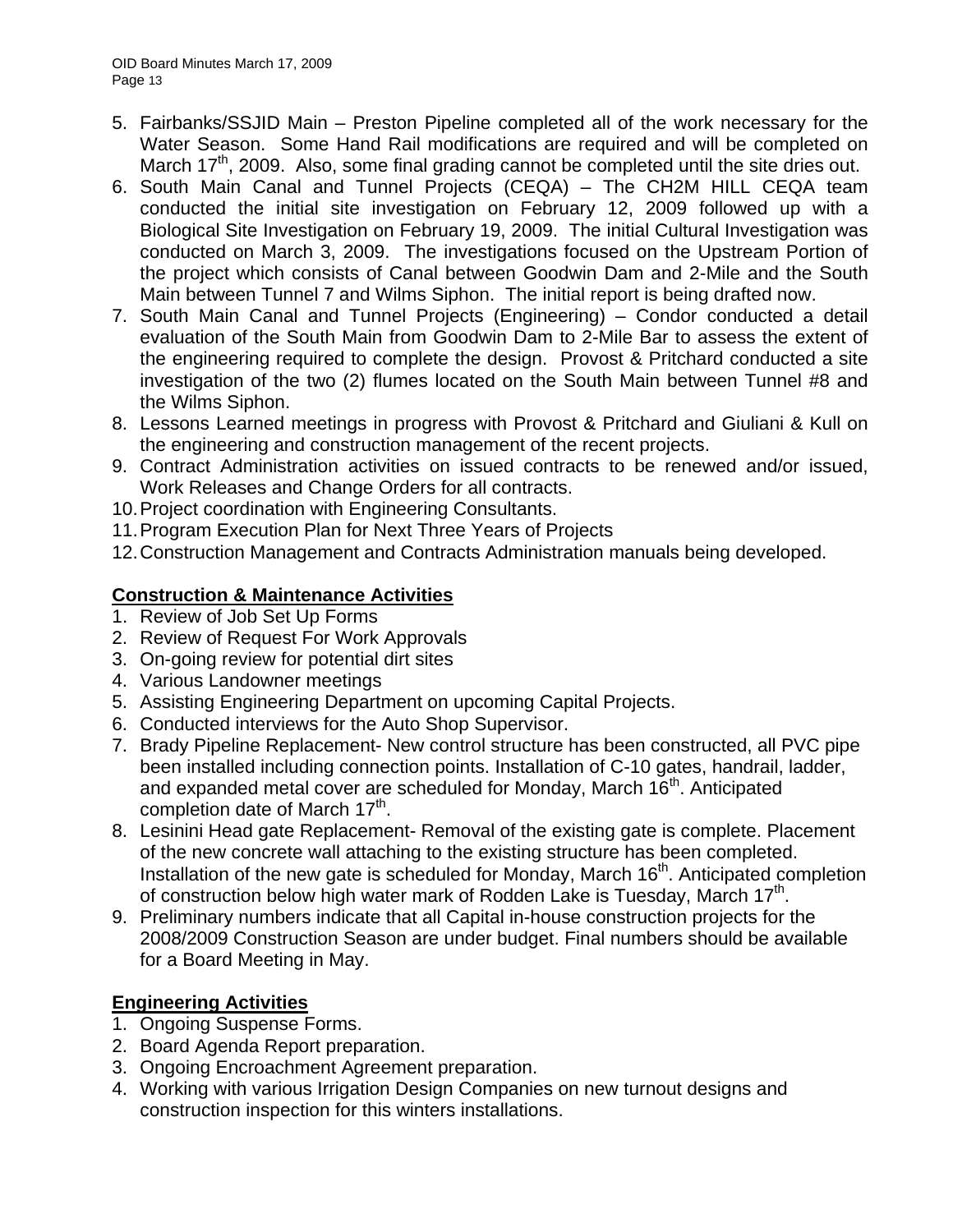- 5. Engineering Department Staff assisting Mr. Jernigan with construction inspection activities on this winters contracted projects, all of which are nearing or have reached substantial completion.
- 6. 30% design submittals for 2009/2010 Capital Projects have been received and are being reviewed internally.
- 7. Received the DRAFT Design Criteria Report and 30% Design Drawings from P&P last week. Design Criteria Report and 30% Design Drawings have been reviewed by GM, Water Operations, Engineering and Construction and review comments have been supplied to P&P. Continued coordination with Regulatory Agencies as it pertains to securing the permits necessary for construction by August of 2009. Meeting set for Friday, March 20, 2009 in Sacramento to discuss status and next steps.
- 8. Conde's CEQA resolution was approved at the 2/17/09 Board meeting and the necessary CEQA documentation has been supplied to the Conde's Engineer (G&K) and recorded at the County. Following the 30 day CEQA comment period, the Annexation will be heard before LAFCO at their meeting scheduled for June.
- 9. Preparing various cost estimates and subsequent Requests for Work Order Approval.
- 10. Working on Goad Construction Issues with Jason Jones, Support Services Manager and G&K as it pertains to recording the Lot Line Adjustment. Settlement check delivered to Mike Ijams for his distribution on 2/10/09. Waiting for Mr. Goad's signature on the lot line adjustment and onsite meeting to discuss construction.
- 11. Met with the Water Committee on 3/3/09 to discuss the DRAFT Land Acquisition Policy and the outstanding issues on the Langworth Pipeline. The DRAFT Land Acquisition Policy has been revised and letters have been sent to the Bordona's, McCallister's, McClain's and the Camelio's concerning OID's suggested course of action.
- 12. DRAFT Purchase Agreement for new deep well site (Furtado) completed and submitted to Water Operations for review.
- 13. Met with Bill Smith and Tom Gookin concerning new irrigation delivery options on Smith Parcel. Currently reviewing options with GM.

# **Water Operations Activities**

- 1. Monitoring statewide water supply conditions.
- 2. Reviewed 205 applications for vacant DSO position, approximately 95 were selected to take the written exam.
- 3. Assisting Engineering with 2009 Capital Project design considerations
- 4. Various Landowner meetings being conducted
- 5. Water Utilities Recently completed bi-annual exercising and flushing of street valves and fire hydrants.
	- 1. ID 22 Nothing to Report
	- 2. ID 41 Nothing to Report
	- 3. ID 42 Nothing to Report
	- 4. ID 45 & 49 Nothing to Report
	- 5. ID 46 Repairs have been completed on the street damage resulting from Water Main failure on Feb. 12<sup>th</sup> near Dillwood & White Oak Drives.
	- 6. ID 51 Nothing to Report
	- 7. ID 52 Well site abandonment tabled pending possible litigation
	- 8. RWS Annual Water Report completed and submitted to the Department of Public Health
- 6. Attended Almond Board Environmental Stewardship Tour on March 5, 2009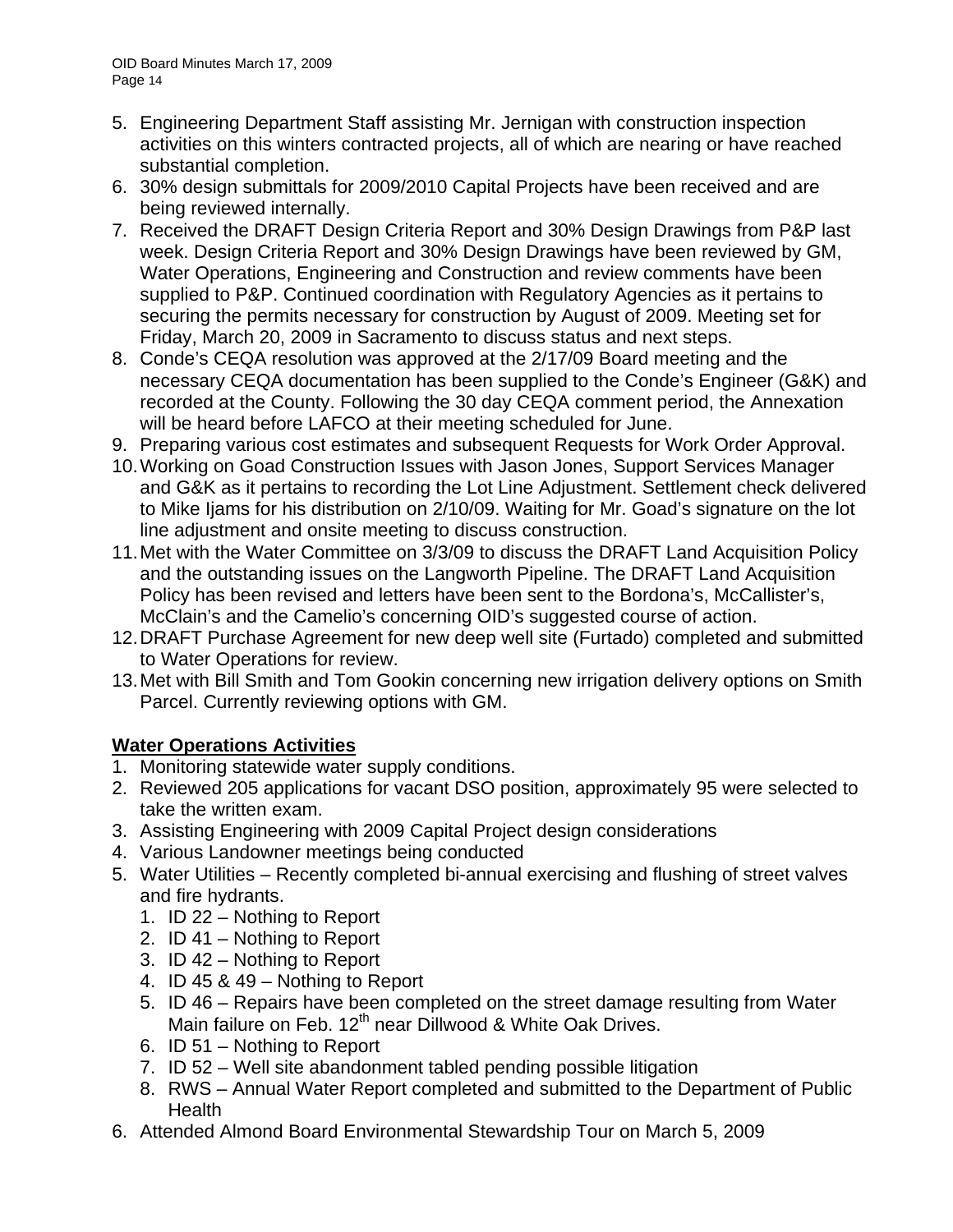7. Participated in Oakdale Home & Garden Show on March 14, 2009 to promote water conservation measures.

# **Finance and Accounting Activities**

- 1. Continue to work on annual audit and provide information to audits for year ended December 31, 2008.
- 2. Working with General Manager and Julia Jennes to finalize the revised PR&Rs.
- 3. Working with TSM on insurance quotes and plan options. Along with the General Manager, met with Personnel Committee on March 4. Along with the General Manager, met with employee bargaining groups to review plan options on March 10.
- 4. Beginning to prepare final Capital Project costs on work orders closed in December, January, and February.
- 5. Preparing hardware requirements for budgeted network server to support new accounting software and GIS software.
- 6. Rural water billing notices sent with March billing: 87-late payment notices, 6-15 day shut-off notices, and 5-\$100 deposit requirement notices for customer delinquent more than 2 times in a 12 month period.
- 7. Meeting with Union Bank (Bond trustees) on March 20<sup>th</sup> to review bond proceeds disbursement requirements/processes.
- 8. Catching up on GL account reconciliations for January and February.
- 9. The accounting department will be short-staffed due to a medical leave during the period March 18-31.
- 10. Routine accounting functions (AP, AR, PR, billing, etc.)

# B. **COMMITTEE REPORTS**

# Water/Engineering Committee Meeting, March 3, 2009

- $\triangleright$  Langworth Pipeline Encroachments
- $\triangleright$  Draft Land Acquisition Policy
- $\triangleright$  Incentives for Land Conversion

Director Bairos stated that letters had been forwarded to the Langworth Pipeline landowners.

Personnel Committee Meeting, March 4, 2009 ¾ 2009 Health Benefit Options

This was discussed in a prior agenda item.

Planning & Public Relations Committee Meeting, March 10, 2009 ¾ City of Oakdale and OID Discussion on Mutual Benefits Program

This was discussed in a prior agenda item.

# C. **DIRECTORS' COMMENTS/SUGGESTIONS**

# Director Webb

Director Webb asked if the District had received a letter from Mr. Gulley and whether or not it is an operational problem. Water Operations Manager Kevin King stated that a letter had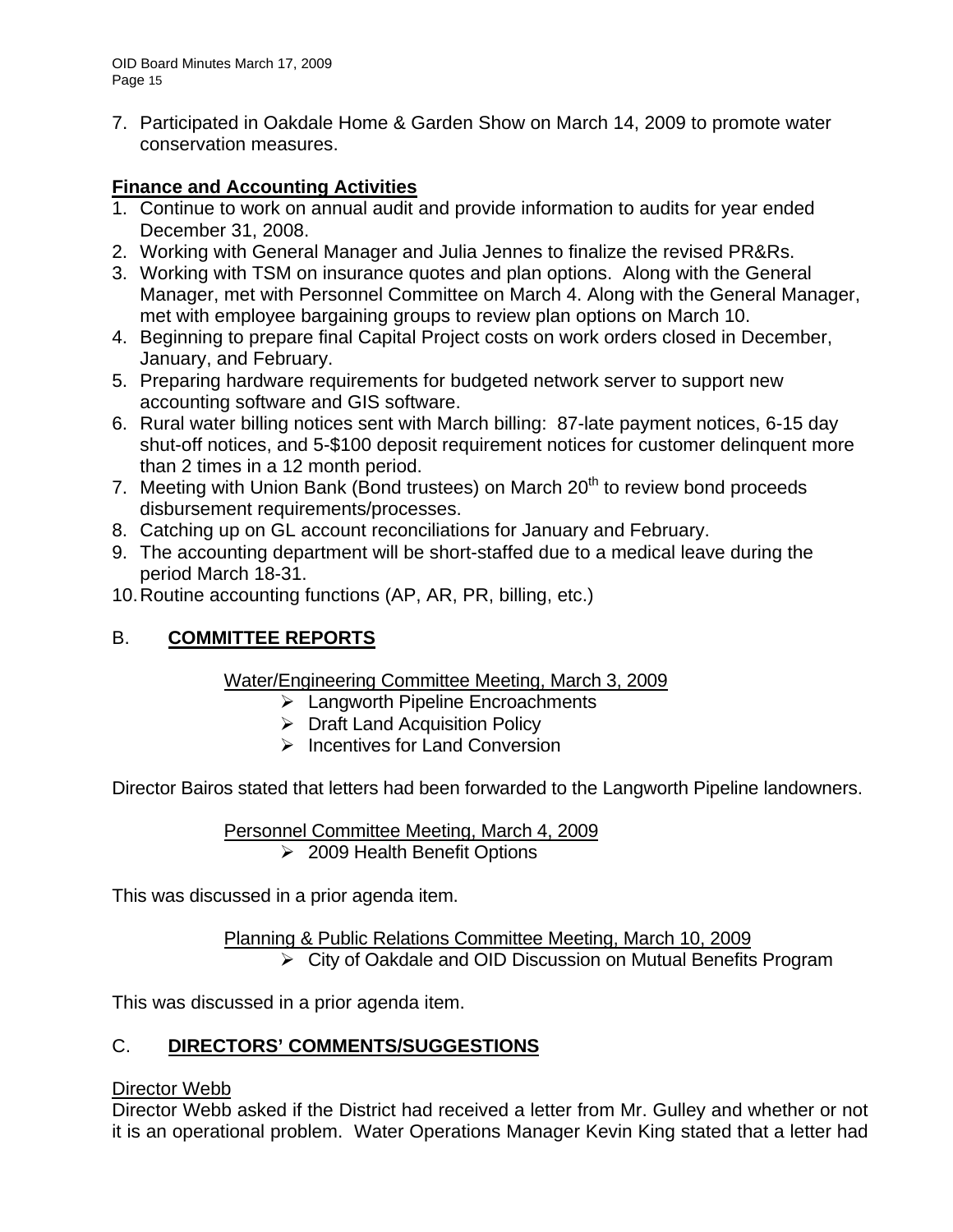OID Board Minutes March 17, 2009 Page 16

been received and it is not an operational problem. He stated that a levy was installed last year that alleviated the problem and a levy needs to be installed this year. They will go out to the properties when water starts and check it out to make sure that it is not an operational problem.

Director Clark Director Clark had no comments.

Director Alpers Director Alpers had no comments.

Director Bairos Director Bairos had no comments.

Director Taro Director Taro commented on the Steingul Drain and on the Messinger Lateral.

At the hour of 12:01 p.m. the meeting adjourned to Closed Session.

# **CLOSED SESSION ITEM NO. 27**

- **A***. Government Code §54957* **Public Employee Performance Evaluation** Title: General Manager
- **B***. Government Code* **§54957.6 Conference with Labor Negotiator** Agency Negotiator: General Manager Unrepresented Employee Organization: Exempt Management Employees

At the hour of 12:21 p.m. the meeting returned to open session.

General Manager Steve Knell stated that there was no reportable action.

## **OTHER ACTION ITEM NO. 20**

The meeting adjourned at the hour of 12:21 p.m. The next Regular Board Meeting of the **Oakdale Irrigation District Board of Directors** is scheduled for **Tuesday, April 7, 2009 at 9:00 a.m.** in the board room at 1205 East F Street, Oakdale, CA.